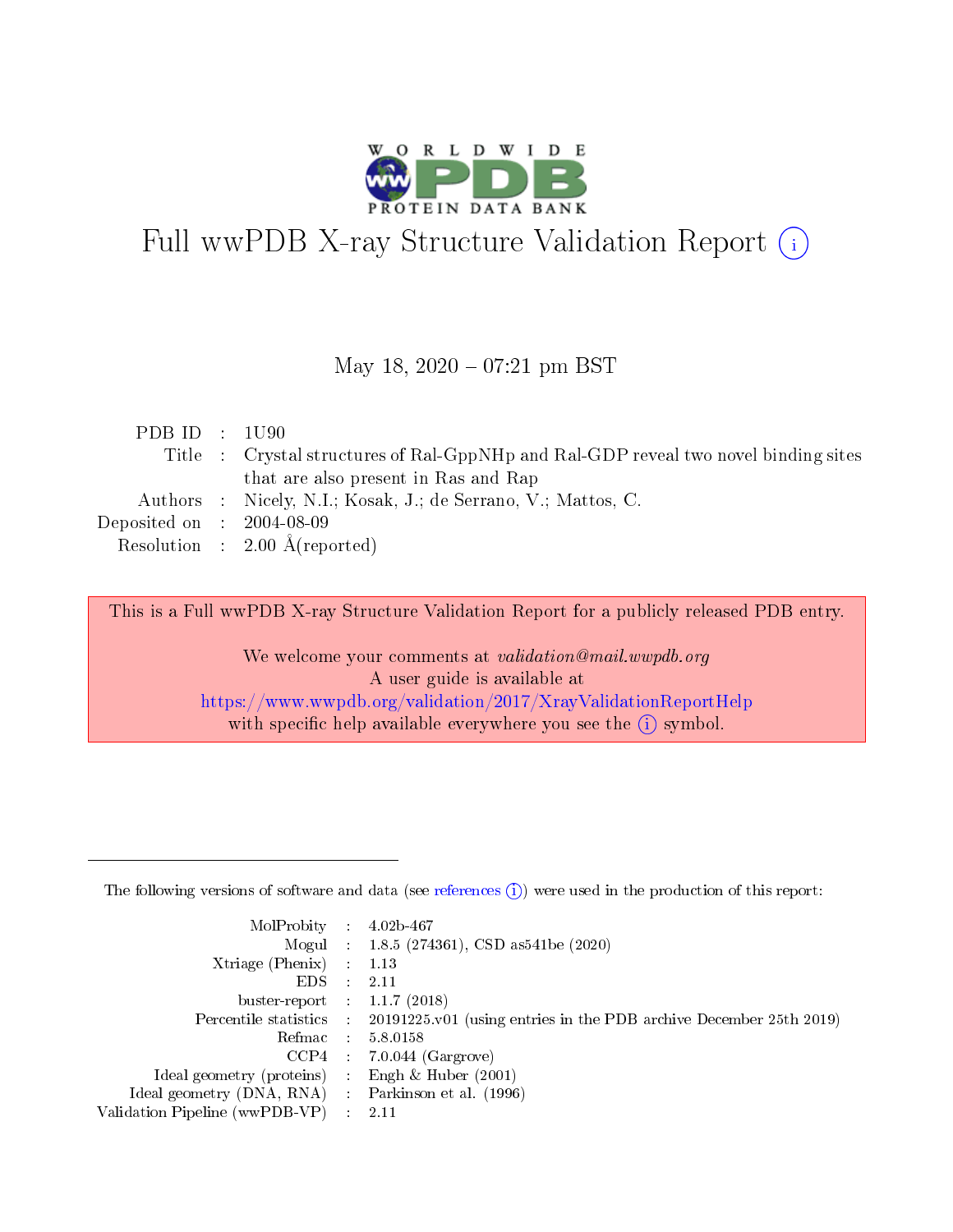# 1 [O](https://www.wwpdb.org/validation/2017/XrayValidationReportHelp#overall_quality)verall quality at a glance  $(i)$

The following experimental techniques were used to determine the structure: X-RAY DIFFRACTION

The reported resolution of this entry is 2.00 Å.

Percentile scores (ranging between 0-100) for global validation metrics of the entry are shown in the following graphic. The table shows the number of entries on which the scores are based.



| Metric                | Whole archive<br>$(\#\mathrm{Entries})$ | Similar resolution<br>$(\#\text{Entries},\,\text{resolution}\,\,\text{range}(\textup{\AA}))$ |  |  |
|-----------------------|-----------------------------------------|----------------------------------------------------------------------------------------------|--|--|
| $R_{free}$            | 130704                                  | $8085(2.00-2.00)$                                                                            |  |  |
| Clashscore            | 141614                                  | $9178(2.00-2.00)$                                                                            |  |  |
| Ramachandran outliers | 138981                                  | $9054(2.00-2.00)$                                                                            |  |  |
| Sidechain outliers    | 138945                                  | $9053(2.00-2.00)$                                                                            |  |  |
| RSRZ outliers         | 127900                                  | $7900(2.00-2.00)$                                                                            |  |  |

The table below summarises the geometric issues observed across the polymeric chains and their fit to the electron density. The red, orange, yellow and green segments on the lower bar indicate the fraction of residues that contain outliers for  $>=3, 2, 1$  and 0 types of geometric quality criteria respectively. A grey segment represents the fraction of residues that are not modelled. The numeric value for each fraction is indicated below the corresponding segment, with a dot representing fractions  $\epsilon=5\%$  The upper red bar (where present) indicates the fraction of residues that have poor fit to the electron density. The numeric value is given above the bar.

| Mol | Chain | Length | Quality of chain |     |  |
|-----|-------|--------|------------------|-----|--|
|     |       | 168    | $2\%$<br>85%     | 14% |  |
|     |       | 168    | $\%$<br>87%      | 12% |  |

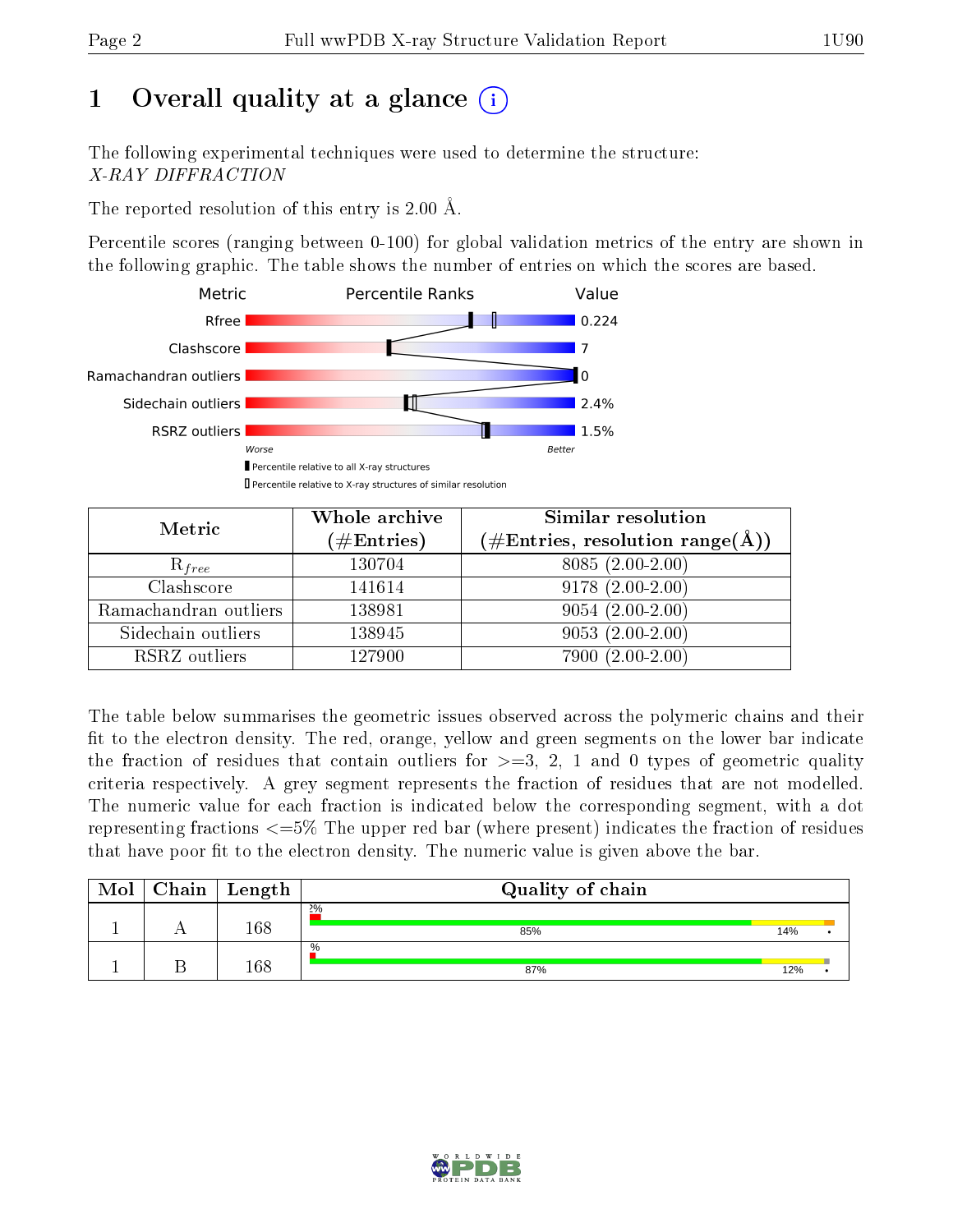# 2 Entry composition (i)

There are 4 unique types of molecules in this entry. The entry contains 2894 atoms, of which 0 are hydrogens and 0 are deuteriums.

In the tables below, the ZeroOcc column contains the number of atoms modelled with zero occupancy, the AltConf column contains the number of residues with at least one atom in alternate conformation and the Trace column contains the number of residues modelled with at most 2 atoms.

Molecule 1 is a protein called Ras-related protein Ral-A.

| Mol | Chain   Residues | $\rm{Atoms}$ |         |      |       |     |  | $\text{ZeroOcc}$   AltConf   Trace |  |
|-----|------------------|--------------|---------|------|-------|-----|--|------------------------------------|--|
|     | 168              | Total C      |         | -N   |       |     |  |                                    |  |
|     |                  | 1348         | 846 228 |      | 269 5 |     |  |                                    |  |
|     | 166              | Total C      |         | -N   |       |     |  |                                    |  |
|     |                  | 1334         | 837     | -226 | -266  | - 5 |  |                                    |  |

• Molecule 2 is MAGNESIUM ION (three-letter code: MG) (formula: Mg).

|  | $Mol$   Chain   Residues | <b>Atoms</b> | ZeroOcc   AltConf |
|--|--------------------------|--------------|-------------------|
|  |                          | Total Mg     |                   |
|  |                          | Total Mg     |                   |

 Molecule 3 is GUANOSINE -5' -DIPHOSPHATE (three-letter code: GDP) (formula:  $C_{10}H_{15}N_5O_{11}P_2$ .



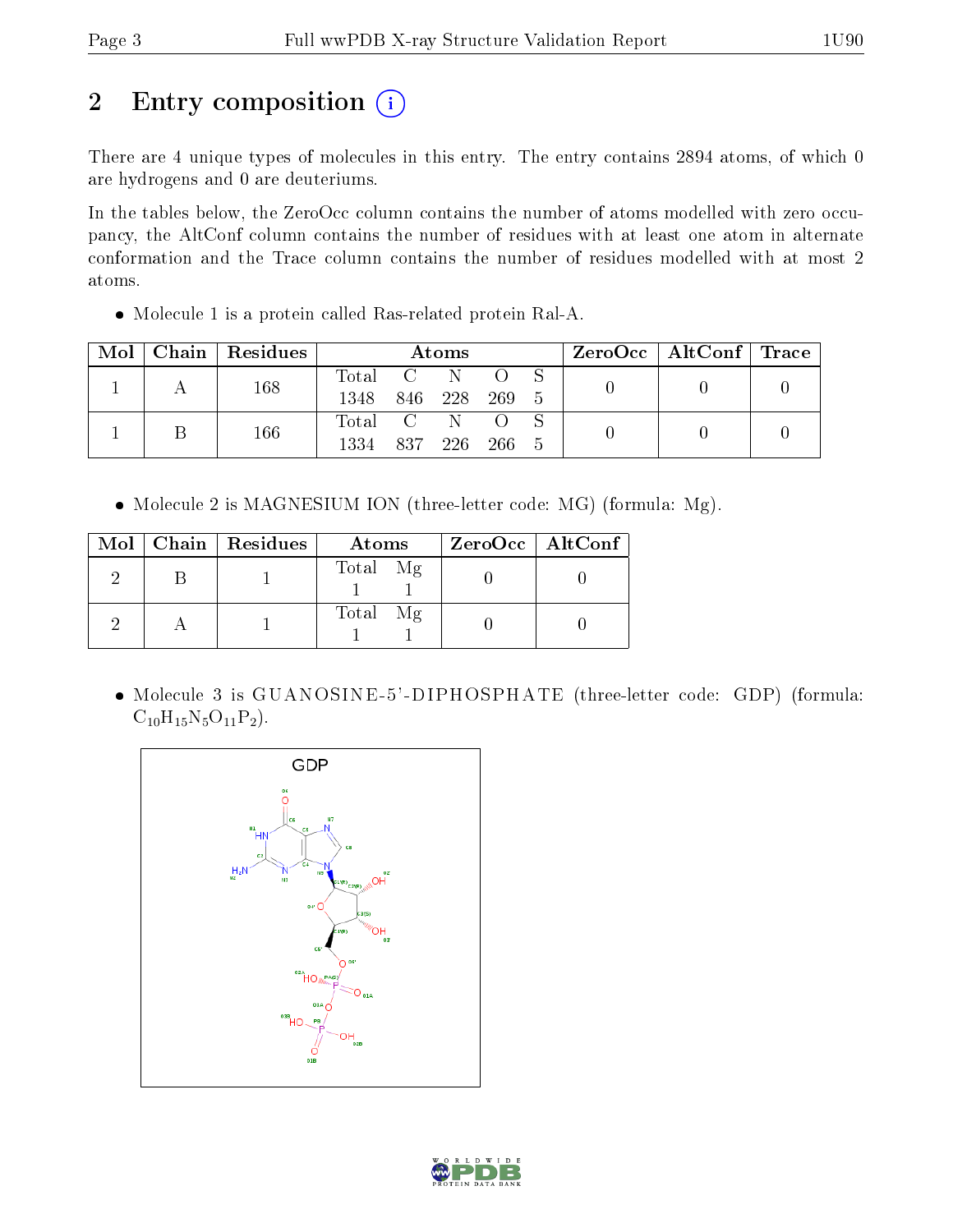|  |  | Mol   Chain   Residues | Atoms         |               |  |                               | $ZeroOcc \mid AltConf \mid$ |  |  |
|--|--|------------------------|---------------|---------------|--|-------------------------------|-----------------------------|--|--|
|  |  |                        | Total C N O P |               |  |                               |                             |  |  |
|  |  | 28 10 5 11 2           |               |               |  |                               |                             |  |  |
|  |  |                        |               | Total C N O P |  |                               |                             |  |  |
|  |  |                        | 28            |               |  | $10 \quad 5 \quad 11 \quad 2$ |                             |  |  |

 $\bullet\,$  Molecule 4 is water.

|  | $Mol$   Chain   Residues | Atoms              | ZeroOcc   AltConf |
|--|--------------------------|--------------------|-------------------|
|  | 75                       | Total<br>75<br>75  |                   |
|  | 79                       | Total<br>70.<br>70 |                   |

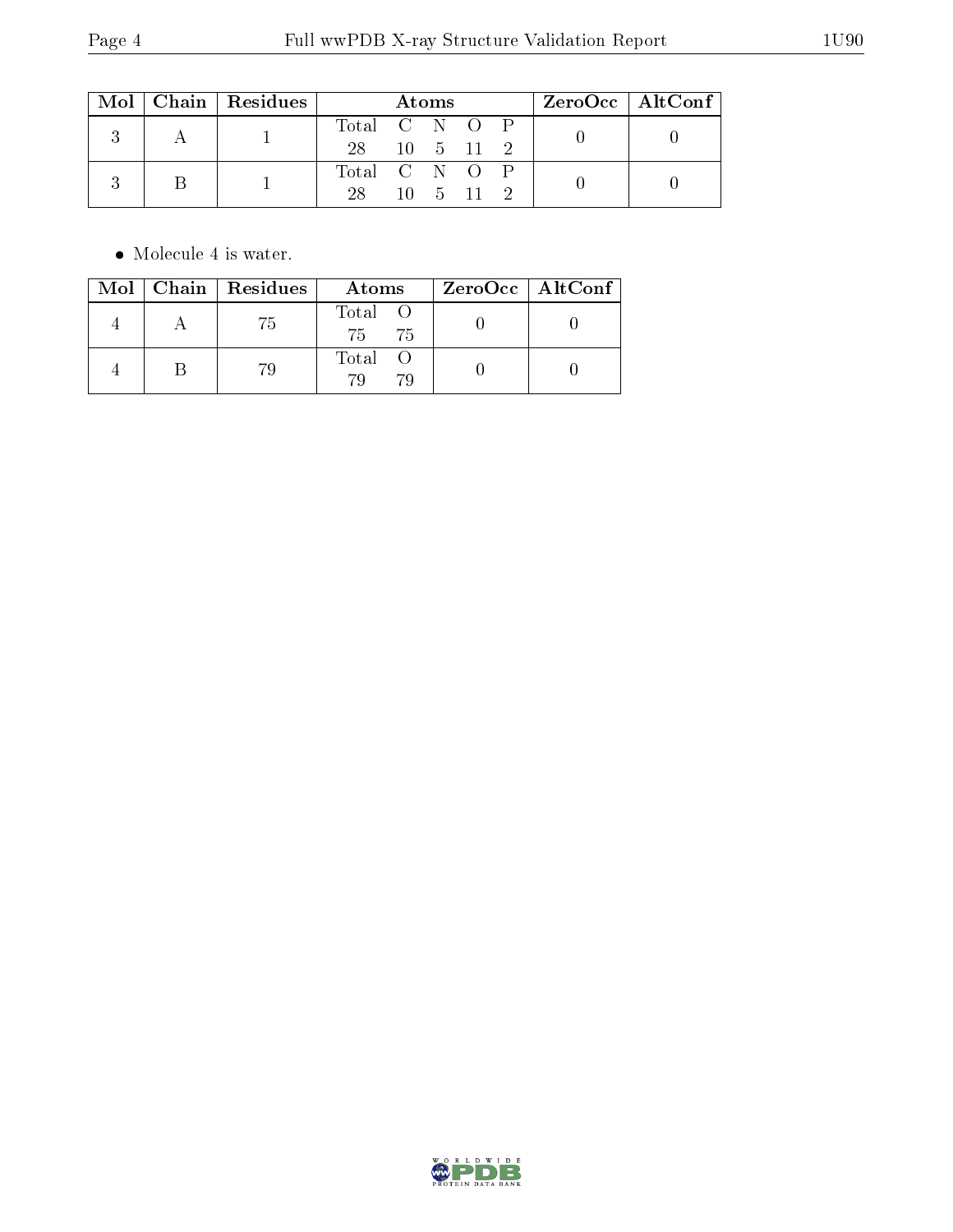# 3 Residue-property plots  $(i)$

These plots are drawn for all protein, RNA and DNA chains in the entry. The first graphic for a chain summarises the proportions of the various outlier classes displayed in the second graphic. The second graphic shows the sequence view annotated by issues in geometry and electron density. Residues are color-coded according to the number of geometric quality criteria for which they contain at least one outlier: green  $= 0$ , yellow  $= 1$ , orange  $= 2$  and red  $= 3$  or more. A red dot above a residue indicates a poor fit to the electron density (RSRZ  $> 2$ ). Stretches of 2 or more consecutive residues without any outlier are shown as a green connector. Residues present in the sample, but not in the model, are shown in grey.



• Molecule 1: Ras-related protein Ral-A

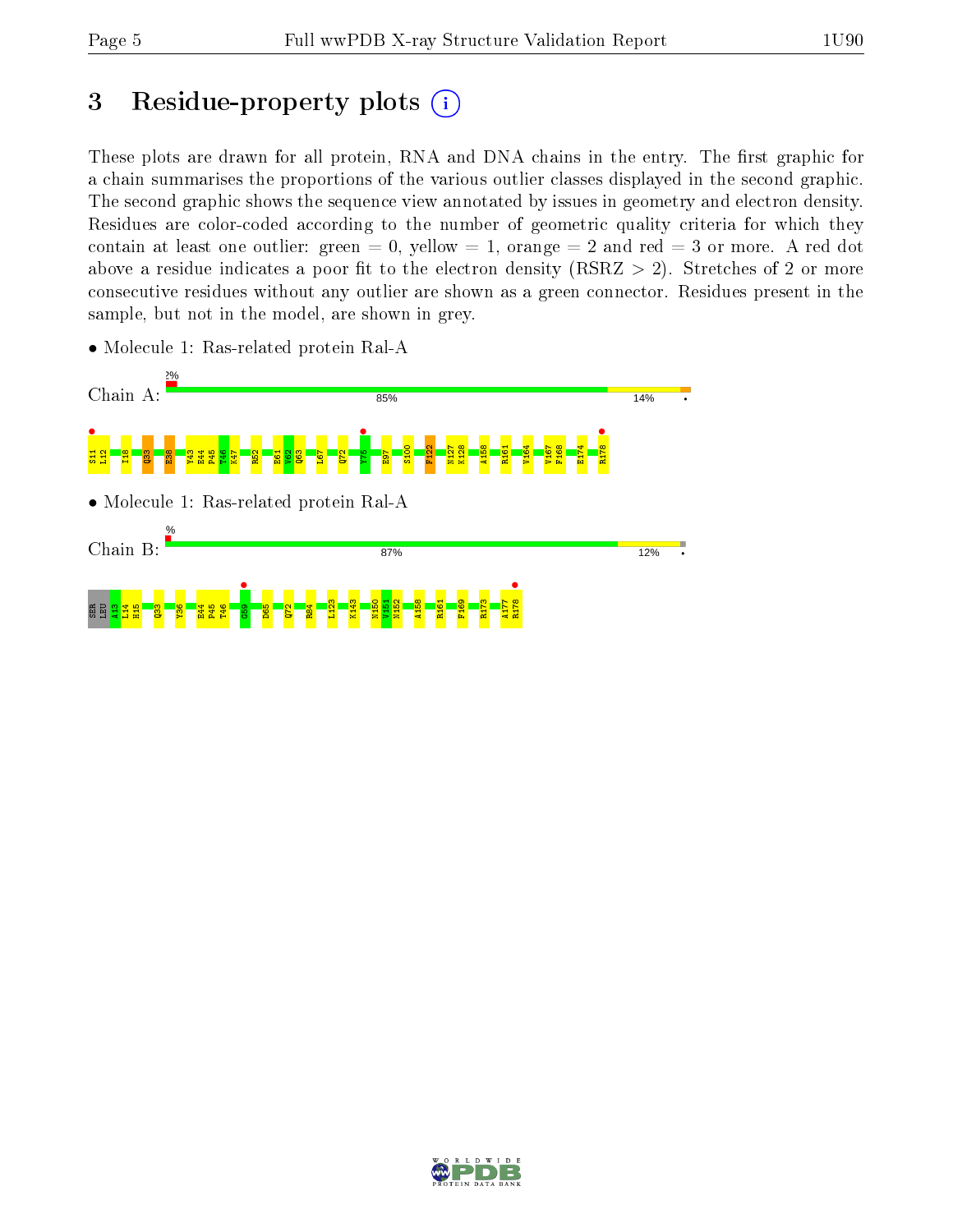# 4 Data and refinement statistics  $(i)$

| Property                                                                | Value                                                     | Source     |
|-------------------------------------------------------------------------|-----------------------------------------------------------|------------|
| Space group                                                             | P 21 21 21                                                | Depositor  |
| Cell constants                                                          | $61.53\text{\AA}$ $112.95\text{\AA}$<br>$52.59\text{\AA}$ | Depositor  |
| a, b, c, $\alpha$ , $\beta$ , $\gamma$                                  | $90.00^{\circ}$ $90.00^{\circ}$<br>$90.00^\circ$          |            |
| Resolution $(A)$                                                        | $19.67 - 2.00$                                            | Depositor  |
|                                                                         | $19.67 - 1.90$                                            | <b>EDS</b> |
| % Data completeness                                                     | $82.9(19.67-2.00)$                                        | Depositor  |
| (in resolution range)                                                   | $81.5(19.67-1.90)$                                        | <b>EDS</b> |
| $R_{merge}$                                                             | (Not available)                                           | Depositor  |
| $\mathrm{R}_{sym}$                                                      | (Not available)                                           | Depositor  |
| $\langle I/\sigma(I) \rangle^{-1}$                                      | $1.11$ (at 1.90Å)                                         | Xtriage    |
| Refinement program                                                      | <b>CNS 1.1</b>                                            | Depositor  |
| $R, R_{free}$                                                           | 0.189, 0.231                                              | Depositor  |
|                                                                         | 0.182,<br>0.224                                           | DCC        |
| $\mathcal{R}_{free}$ test set                                           | $2075$ reflections $(8.04\%)$                             | wwPDB-VP   |
| Wilson B-factor $(A^2)$                                                 | 19.2                                                      | Xtriage    |
| Anisotropy                                                              | 0.361                                                     | Xtriage    |
| Bulk solvent $k_{sol}(\mathrm{e}/\mathrm{A}^3),\,B_{sol}(\mathrm{A}^2)$ | $0.34$ , 53.0                                             | <b>EDS</b> |
| L-test for twinning <sup>2</sup>                                        | $< L >$ = 0.49, $< L^2 >$ = 0.32                          | Xtriage    |
| Estimated twinning fraction                                             | No twinning to report.                                    | Xtriage    |
| $F_o, F_c$ correlation                                                  | 0.95                                                      | <b>EDS</b> |
| Total number of atoms                                                   | 2894                                                      | wwPDB-VP   |
| Average B, all atoms $(A^2)$                                            | 26.0                                                      | wwPDB-VP   |

Xtriage's analysis on translational NCS is as follows: The largest off-origin peak in the Patterson function is  $10.24\%$  of the height of the origin peak. No significant pseudotranslation is detected.

<sup>&</sup>lt;sup>2</sup>Theoretical values of  $\langle |L| \rangle$ ,  $\langle L^2 \rangle$  for acentric reflections are 0.5, 0.333 respectively for untwinned datasets, and 0.375, 0.2 for perfectly twinned datasets.



<span id="page-5-1"></span><span id="page-5-0"></span><sup>1</sup> Intensities estimated from amplitudes.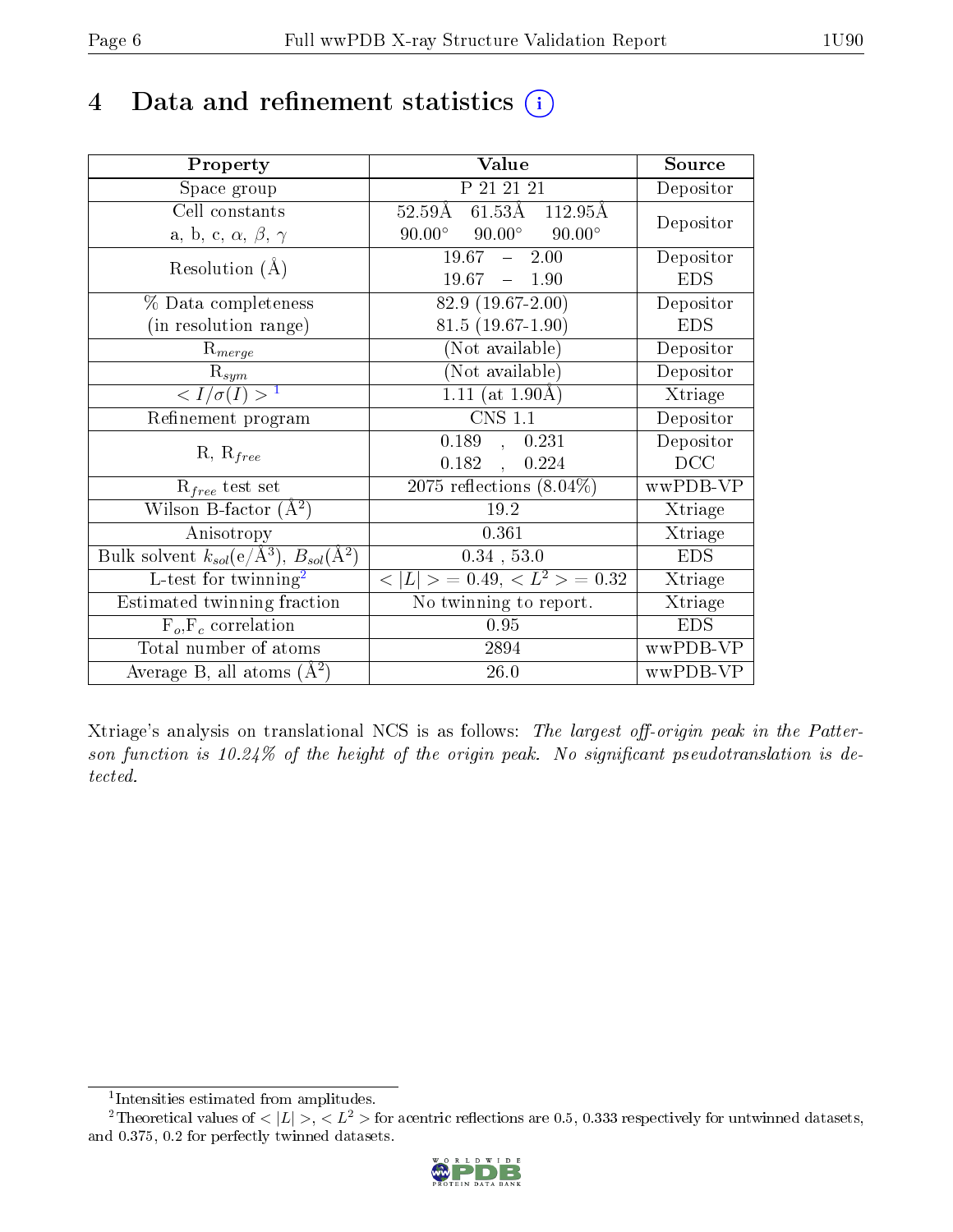# 5 Model quality  $(i)$

# 5.1 Standard geometry  $(i)$

Bond lengths and bond angles in the following residue types are not validated in this section: GDP, MG

The Z score for a bond length (or angle) is the number of standard deviations the observed value is removed from the expected value. A bond length (or angle) with  $|Z| > 5$  is considered an outlier worth inspection. RMSZ is the root-mean-square of all Z scores of the bond lengths (or angles).

| Mol | Chain |      | Bond lengths | Bond angles |             |  |
|-----|-------|------|--------------|-------------|-------------|--|
|     |       | RMSZ | $\# Z  > 5$  | RMSZ        | $\# Z  > 5$ |  |
|     |       | 0.33 | 0/1368       | 0.54        | 0/1840      |  |
|     | В     | 0.33 | 0/1354       | 0.57        | 0/1821      |  |
| AH  | Αll   | 0.33 | 0/2722       | 0.56        | 0/3661      |  |

There are no bond length outliers.

There are no bond angle outliers.

There are no chirality outliers.

There are no planarity outliers.

### $5.2$  Too-close contacts  $(i)$

In the following table, the Non-H and H(model) columns list the number of non-hydrogen atoms and hydrogen atoms in the chain respectively. The H(added) column lists the number of hydrogen atoms added and optimized by MolProbity. The Clashes column lists the number of clashes within the asymmetric unit, whereas Symm-Clashes lists symmetry related clashes.

| Mol | Chain |      | $\mid$ Non-H $\mid$ H(model) | H(added) |    | $Clashes$   Symm-Clashes |
|-----|-------|------|------------------------------|----------|----|--------------------------|
|     |       | 1348 |                              | 1310     | 19 |                          |
|     | В     | 1334 |                              | 1294     | 19 |                          |
| 2   |       |      |                              |          |    |                          |
| 2   | R     |      |                              |          |    |                          |
| 3   | A     | 28   |                              | 12       |    |                          |
| З   | B     | 28   |                              | 12       |    |                          |
|     |       | 75   |                              |          |    |                          |
|     | В     | 79   |                              |          |    |                          |
| All |       | 2894 |                              | 2628     | 36 |                          |

The all-atom clashscore is defined as the number of clashes found per 1000 atoms (including hydrogen atoms). The all-atom clashscore for this structure is 7.

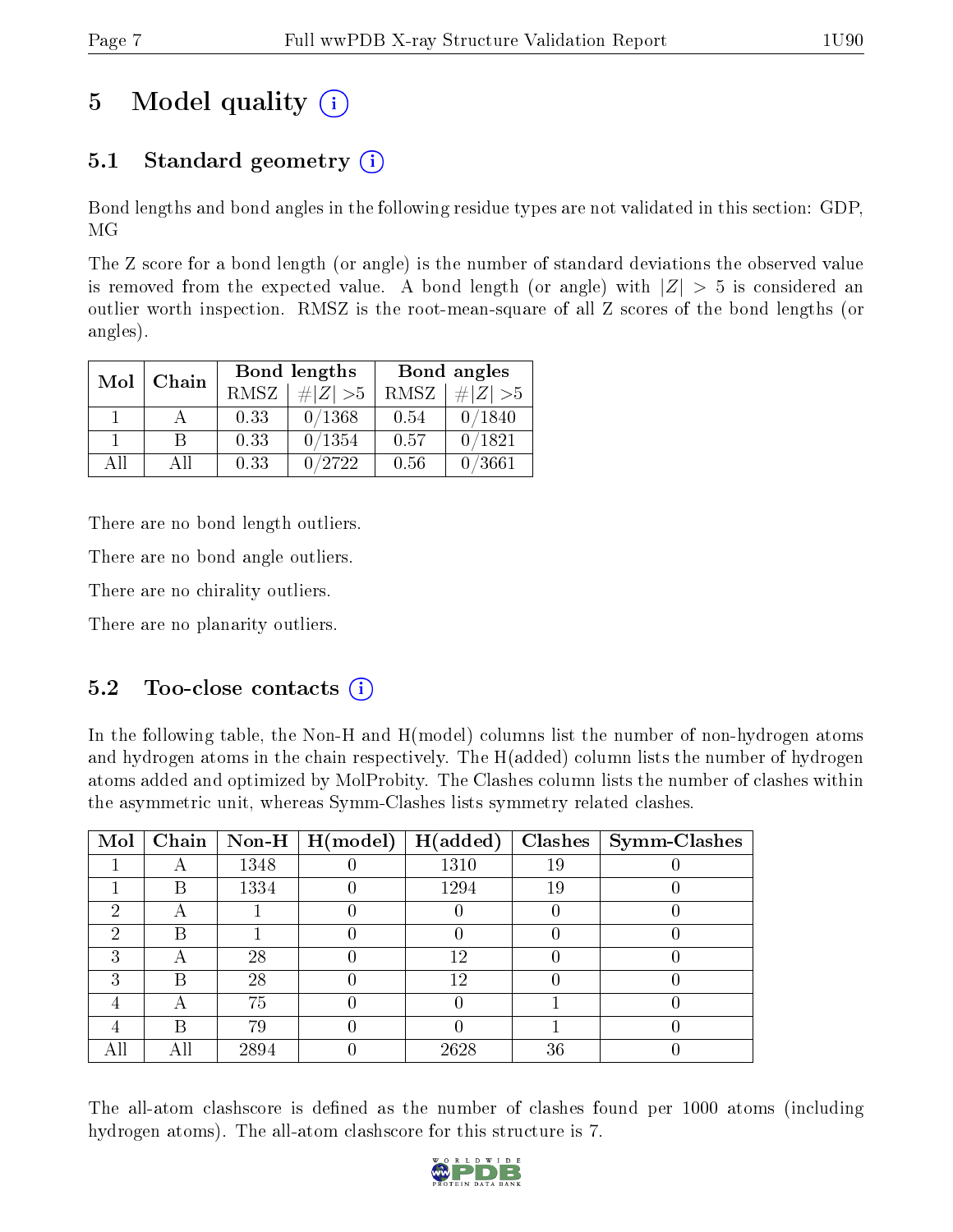| Atom-1                        | Atom-2                       | Interatomic       | Clash         |
|-------------------------------|------------------------------|-------------------|---------------|
|                               |                              | distance $(\AA)$  | overlap $(A)$ |
| 1:A:33:GLN:HG3                | 1:A:158:ALA:O                | 1.97              | 0.64          |
| 1:A:97:GLU:OE1                | 1: A:100: SER:HB3            | $\overline{2.00}$ | 0.62          |
| 1:B:143:LYS:HE3               | 4:B:657:HOH:O                | 2.00              | 0.61          |
| 1:B:123:LEU:CD2               | 1:B:152:ASN:HB2              | 2.34              | 0.57          |
| 1:B:46:THR:OG1                | 1:B:72:GLN:NE2               | 2.39              | 0.56          |
| 1:B:177:ALA:O                 | 1:B:178:ARG:HB2              | 2.06              | 0.54          |
| 1:A:12:LEU:HD12               | 1: A:63: GLN:NE2             | 2.22              | 0.54          |
| 1:A:18:ILE:HD12               | 1: A:67:LEU:HD23             | 1.91              | 0.53          |
| 1:B:14:LEU:HD23               | 1: B:15: HIS:N               | 2.24              | 0.52          |
| 1: A:18: ILE: HD13            | 1: A:67:LEU:HB3              | 1.90              | 0.52          |
| 1:B:123:LEU:HD21              | 1:B:152:ASN:HB2              | 1.92              | 0.51          |
| 1:A:52:ARG:NH2                | 1:A:63:GLN:OE1               | 2.43              | 0.51          |
| 1: A:174: GLU:O               | 1:A:178:ARG:HG2              | 2.11              | 0.50          |
| 1: A:38: GLU:OE2              | 1: B:36: TYR: HE2            | 1.95              | 0.50          |
| 1:B:44:GLU:CD                 | 1:B:46:THR:HG22              | 2.33              | 0.49          |
| 1:B:161:ARG:HG2               | 1:B:161:ARG:HH11             | $\overline{1.79}$ | 0.48          |
| 1:B:44:GLU:OE1                | 1:B:45:PRO:HD2               | 2.14              | 0.48          |
| 1:A:38:GLU:OE2                | 1: B: 36: TYR: CE2           | 2.67              | 0.48          |
| 1:A:161:ARG:HD2               | 4:A:421:HOH:O                | 2.14              | 0.47          |
| 1: A: 43: TYR: OH             | $1:A:47:\text{LYS:HD3}$      | 2.15              | 0.47          |
| 1:B:14:LEU:HD21               | 1:B:65:ASP:HB2               | 1.96              | 0.47          |
| 1:A:122:PHE:C                 | 1: A: 122: PHE: CD2          | 2.89              | 0.46          |
| 1:B:178:ARG:NH1               | 1:B:178:ARG:CB               | 2.79              | 0.46          |
| 1:B:178:ARG:HB2               | 1:B:178:ARG:HH11             | 1.80              | 0.46          |
| 1:A:12:LEU:HD22               | 1: A:61: GLU:O               | 2.16              | 0.46          |
| 1:A:12:LEU:HD12               | 1: A:63: GLN: HE21           | 1.82              | 0.45          |
| 1:A:44:GLU:HA                 | 1:A:45:PRO:HD3               | 1.82              | 0.44          |
| 1:B:33:GLN:HG3                | 1:B:158:ALA:O                | 2.16              | 0.44          |
| $1:B:178:A\overline{RG:NH1}$  | $1:B:178:A\overline{RG:H}B3$ | 2.32              | 0.44          |
| 1:A:38:GLU:HG3                | 1: A: 38: GLU:O              | 2.18              | 0.44          |
| $1:B:178:A\overline{RG:HH11}$ | 1:B:178:ARG:CB               | 2.30              | 0.44          |
| 1:A:164:VAL:O                 | 1:A:167:VAL:HG22             | 2.18              | 0.44          |
| 1:B:169:PHE:O                 | 1:B:173:ARG:HG3              | 2.19              | 0.43          |
| 1:A:127:ASN:O                 | 1: A: 128: LYS: HB2          | 2.21              | 0.41          |
| 1:A:167:VAL:HG23              | 1:A:168:PHE:N                | 2.36              | 0.40          |
| 1:B:44:GLU:OE1                | 1:B:46:THR:HG22              | 2.20              | 0.40          |

All (36) close contacts within the same asymmetric unit are listed below, sorted by their clash magnitude.

There are no symmetry-related clashes.

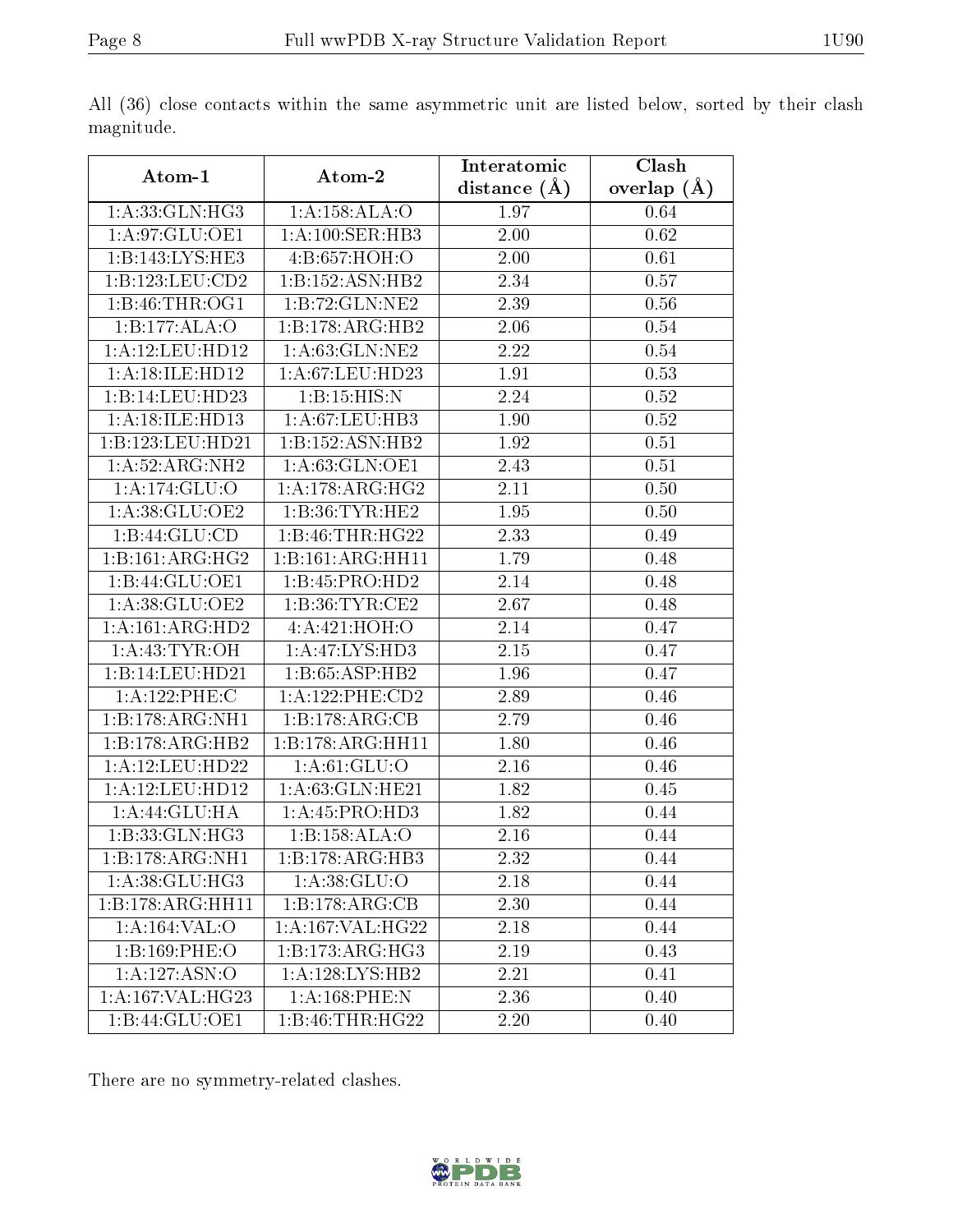### 5.3 Torsion angles (i)

#### 5.3.1 Protein backbone  $(i)$

In the following table, the Percentiles column shows the percent Ramachandran outliers of the chain as a percentile score with respect to all X-ray entries followed by that with respect to entries of similar resolution.

The Analysed column shows the number of residues for which the backbone conformation was analysed, and the total number of residues.

| Mol | Chain | Analysed        | Favoured     | Allowed  | Outliers |                     | Percentiles  |
|-----|-------|-----------------|--------------|----------|----------|---------------------|--------------|
|     |       | 166/168(99%)    | $162(98\%)$  | $4(2\%)$ |          | $\vert$ 100 $\vert$ | $\sqrt{100}$ |
|     |       | $164/168(98\%)$ | $161(98\%)$  | $3(2\%)$ |          | 100                 | 100          |
| All | Аll   | 330/336(98%)    | $ 323(98\%)$ | 7(2%)    |          | 100                 | 100          |

There are no Ramachandran outliers to report.

#### 5.3.2 Protein sidechains  $(i)$

In the following table, the Percentiles column shows the percent sidechain outliers of the chain as a percentile score with respect to all X-ray entries followed by that with respect to entries of similar resolution.

The Analysed column shows the number of residues for which the sidechain conformation was analysed, and the total number of residues.

| Mol | Chain | Analysed          | Rotameric | $\perp$ Outliers | Percentiles |  |  |
|-----|-------|-------------------|-----------|------------------|-------------|--|--|
|     |       | $145/145$ (100\%) | 140 (97%) | $5(3\%)$         | 36<br>37    |  |  |
|     | B     | $143/145(99\%)$   | 141 (99%) | $2(1\%)$         | 72<br>67    |  |  |
| All | All   | $288/290(99\%)$   | 281 (98%) | $7(2\%)$         | 51<br>49    |  |  |

All (7) residues with a non-rotameric sidechain are listed below:

| Mol | Chain | Res | <b>Type</b> |
|-----|-------|-----|-------------|
|     |       | 11  | <b>SER</b>  |
|     |       | 33  | <b>GLN</b>  |
|     |       | 38  | <b>GLU</b>  |
|     |       | 72  | <b>GLN</b>  |
|     |       | 122 | PHE         |
|     |       | 84  | $\rm{ARG}$  |
|     |       | 150 | A SN        |

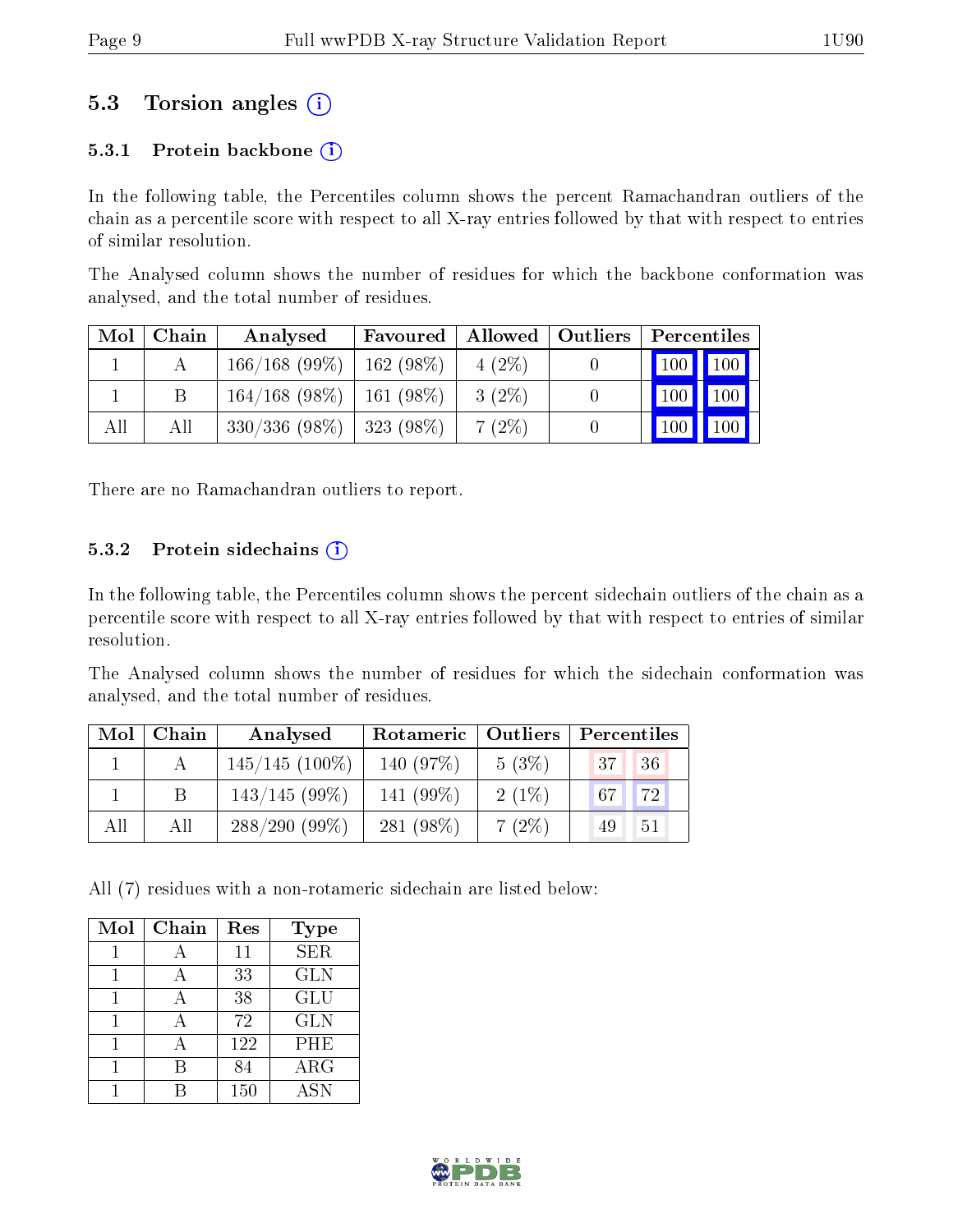Some sidechains can be flipped to improve hydrogen bonding and reduce clashes. All (7) such sidechains are listed below:

| Mol | Chain | Res | Type       |
|-----|-------|-----|------------|
|     |       | 33  | <b>GLN</b> |
|     |       | 72  | <b>GLN</b> |
|     | А     | 110 | <b>GLN</b> |
|     |       | 144 | <b>ASN</b> |
|     |       | 150 | <b>ASN</b> |
|     |       | 72  | <b>GLN</b> |
|     |       | 150 | <b>ASN</b> |

#### 5.3.3 RNA  $(i)$

There are no RNA molecules in this entry.

### 5.4 Non-standard residues in protein, DNA, RNA chains (i)

There are no non-standard protein/DNA/RNA residues in this entry.

### 5.5 Carbohydrates (i)

There are no carbohydrates in this entry.

### 5.6 Ligand geometry (i)

Of 4 ligands modelled in this entry, 2 are monoatomic - leaving 2 for Mogul analysis.

In the following table, the Counts columns list the number of bonds (or angles) for which Mogul statistics could be retrieved, the number of bonds (or angles) that are observed in the model and the number of bonds (or angles) that are dened in the Chemical Component Dictionary. The Link column lists molecule types, if any, to which the group is linked. The Z score for a bond length (or angle) is the number of standard deviations the observed value is removed from the expected value. A bond length (or angle) with  $|Z| > 2$  is considered an outlier worth inspection. RMSZ is the root-mean-square of all Z scores of the bond lengths (or angles).

| Mol | Type        |               | Res | Link |          | Bond lengths |             |          | Bond angles |           |
|-----|-------------|---------------|-----|------|----------|--------------|-------------|----------|-------------|-----------|
|     |             | $ $ Chain $ $ |     |      | Counts   | RMSZ         | # $ Z  > 2$ | Counts   | RMSZ        | $\# Z $   |
|     | ${\rm GDP}$ |               | 202 |      | 24,30,30 | 1.37         | $3(12\%)$   | 31,47,47 | .88         | 4(12%)    |
|     | ${\rm GDP}$ |               | 201 |      | 24,30,30 | 1.40         | 3(12%)      | 31,47,47 | 1.83        | $4(12\%)$ |

In the following table, the Chirals column lists the number of chiral outliers, the number of chiral centers analysed, the number of these observed in the model and the number defined in the

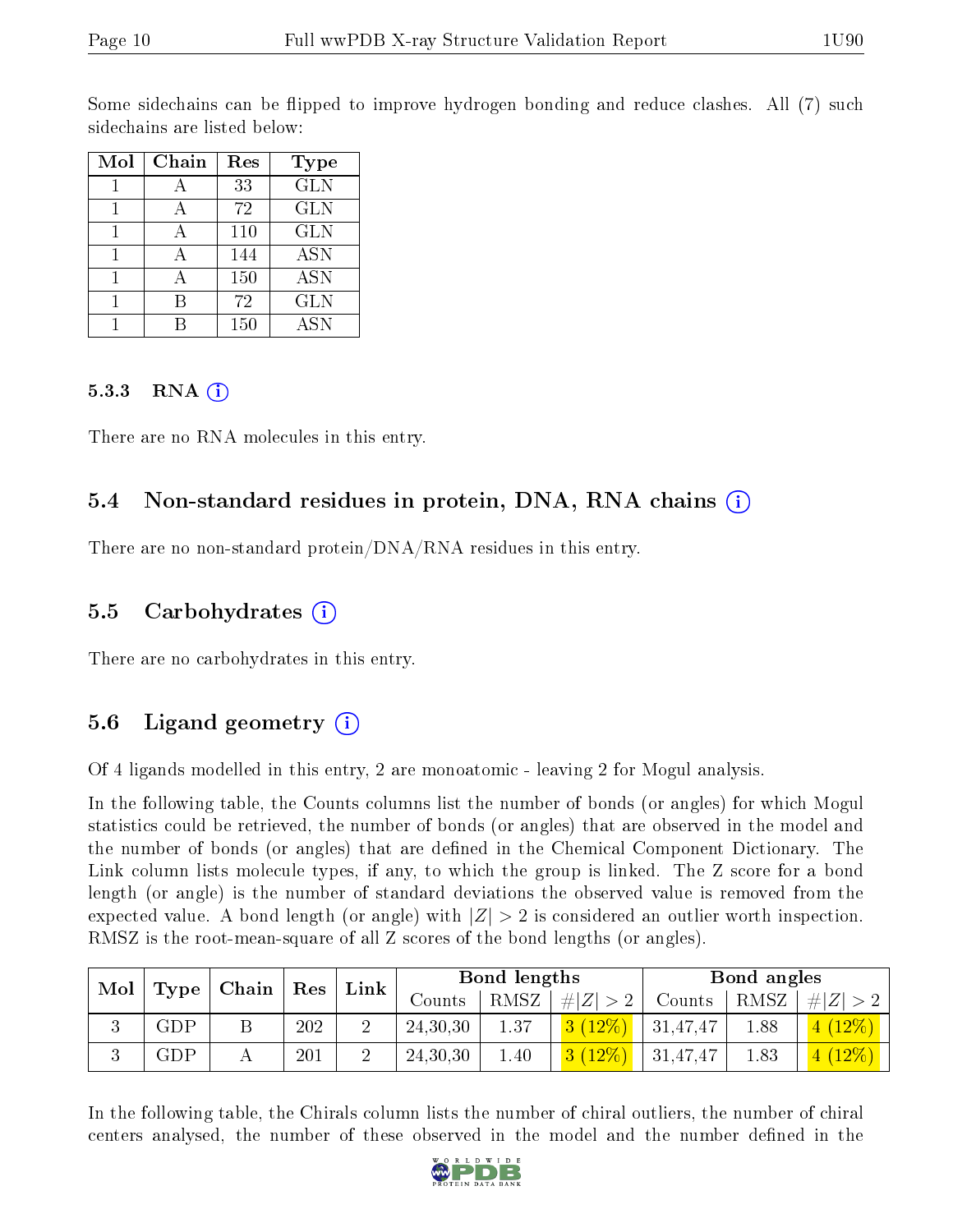| Chemical Component Dictionary. Similar counts are reported in the Torsion and Rings columns. |  |  |  |  |  |  |
|----------------------------------------------------------------------------------------------|--|--|--|--|--|--|
| '-' means no outliers of that kind were identified.                                          |  |  |  |  |  |  |

|     |     | Mol   Type   Chain   Res   Link   Chirals | <b>Torsions</b>        | Rings |
|-----|-----|-------------------------------------------|------------------------|-------|
| GDP | 202 |                                           | $1/12/32/32$   0/3/3/3 |       |
| GDP | 201 |                                           | $2/12/32/32$   0/3/3/3 |       |

All (6) bond length outliers are listed below:

| Mol | Chain | Res | Type       | Atoms     | $\mathbf{Z}$ | Observed $(A)$ | $Ideal(\AA)$ |
|-----|-------|-----|------------|-----------|--------------|----------------|--------------|
| 3   |       | 201 | <b>GDP</b> | $C6-N1$   | 5.29         | 1.42           | 1.33         |
| 3   | В     | 202 | GDP        | $C6-N1$   | 5.00         | 1.41           | 1.33         |
| 3   |       | 201 | GDP        | $C2-N1$   | 2.45         | 1.39           | 1.35         |
| 3   | В     | 202 | GDP        | $C2-N1$   | 2.42         | 1.39           | 1.35         |
| 3   | B     | 202 | <b>GDP</b> | $O3'-C3'$ | 2.05         | 1.47           | 1.43         |
| 3   |       | 201 | GDP        | $O3'-C3'$ | 2.02         | 1.47           | 1.43         |

All (8) bond angle outliers are listed below:

| Mol | Chain | Res | Type       | Atoms          | Z       | Observed $(°)$ | Ideal (°) |
|-----|-------|-----|------------|----------------|---------|----------------|-----------|
| 3   | В     | 202 | GDP        | $C5-C6-N1$     | $-7.27$ | 113.49         | 123.43    |
| 3   | А     | 201 | GDP        | $C5-C6-N1$     | $-7.20$ | 113.58         | 123.43    |
| 3   | В     | 202 | <b>GDP</b> | $C6-N1-C2$     | 4.41    | 122.94         | 115.93    |
| 3   | А     | 201 | GDP        | $C6-N1-C2$     | 4.28    | 122.73         | 115.93    |
| 3   | В     | 202 | GDP        | $N3-C2-N1$     | $-3.02$ | 123.19         | 127.22    |
| 3   | А     | 201 | GDP        | $N3-C2-N1$     | $-2.84$ | 123.43         | 127.22    |
| 3   | B     | 202 | GDP        | $O3'$ -C3'-C4' | $-2.58$ | 103.59         | 111.05    |
| 3   | А     | 201 | GDP        | $O3'$ -C3'-C4' | $-2.32$ | 104.34         | 111.05    |

There are no chirality outliers.

All (3) torsion outliers are listed below:

| $Mol$   Chain   Res   Type |      |      | Atoms         |
|----------------------------|------|------|---------------|
|                            | -202 | GDP. | PA-O3A-PB-O1B |
|                            | 201  | GDP. | PA-O3A-PB-O1B |
|                            | -201 | GDP  | PA-O3A-PB-O3B |

There are no ring outliers.

No monomer is involved in short contacts.

The following is a two-dimensional graphical depiction of Mogul quality analysis of bond lengths, bond angles, torsion angles, and ring geometry for all instances of the Ligand of Interest. In addition, ligands with molecular weight > 250 and outliers as shown on the validation Tables will also be included. For torsion angles, if less then 5% of the Mogul distribution of torsion angles is

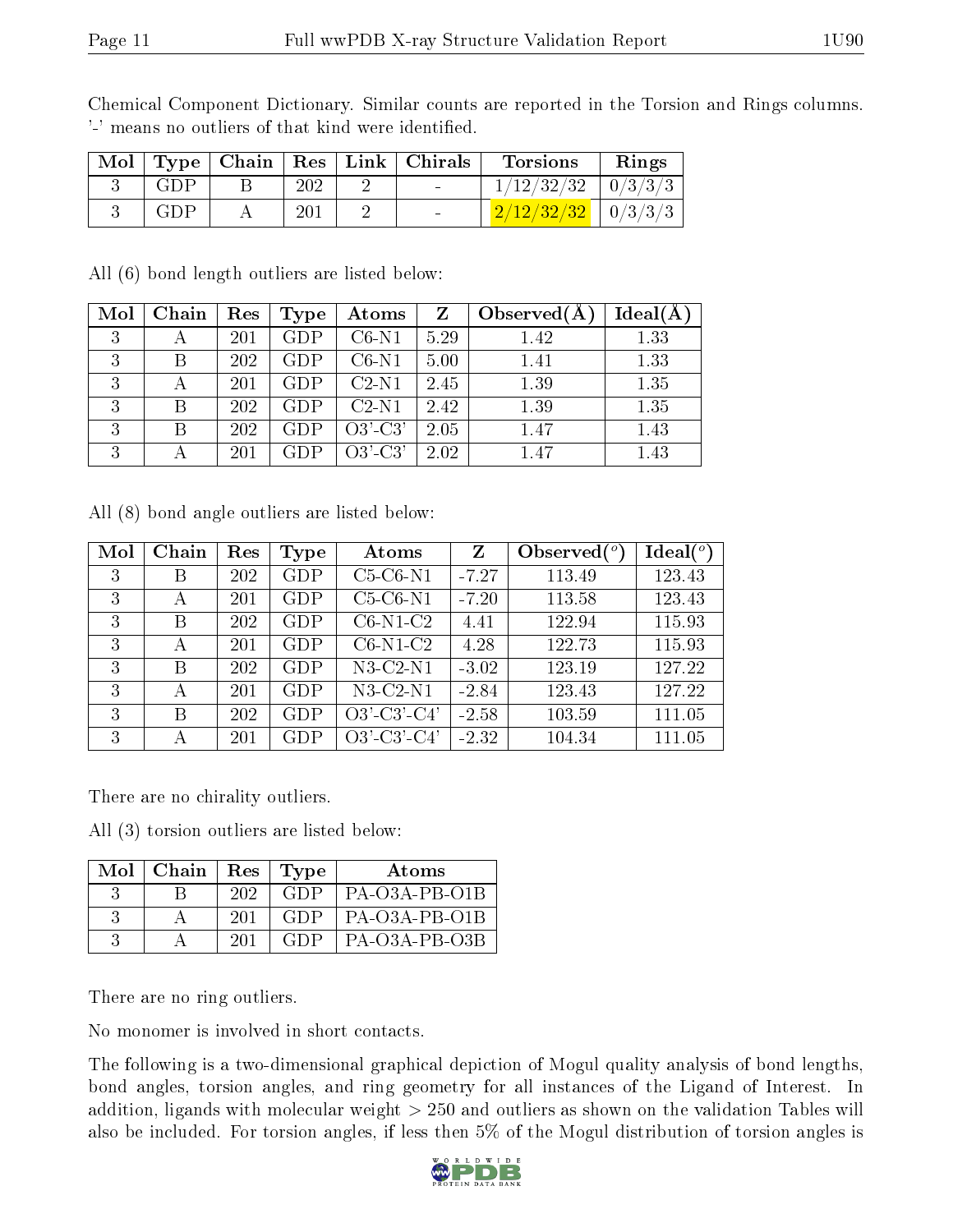within 10 degrees of the torsion angle in question, then that torsion angle is considered an outlier. Any bond that is central to one or more torsion angles identified as an outlier by Mogul will be highlighted in the graph. For rings, the root-mean-square deviation (RMSD) between the ring in question and similar rings identified by Mogul is calculated over all ring torsion angles. If the average RMSD is greater than 60 degrees and the minimal RMSD between the ring in question and any Mogul-identified rings is also greater than 60 degrees, then that ring is considered an outlier. The outliers are highlighted in purple. The color gray indicates Mogul did not find sufficient equivalents in the CSD to analyse the geometry.



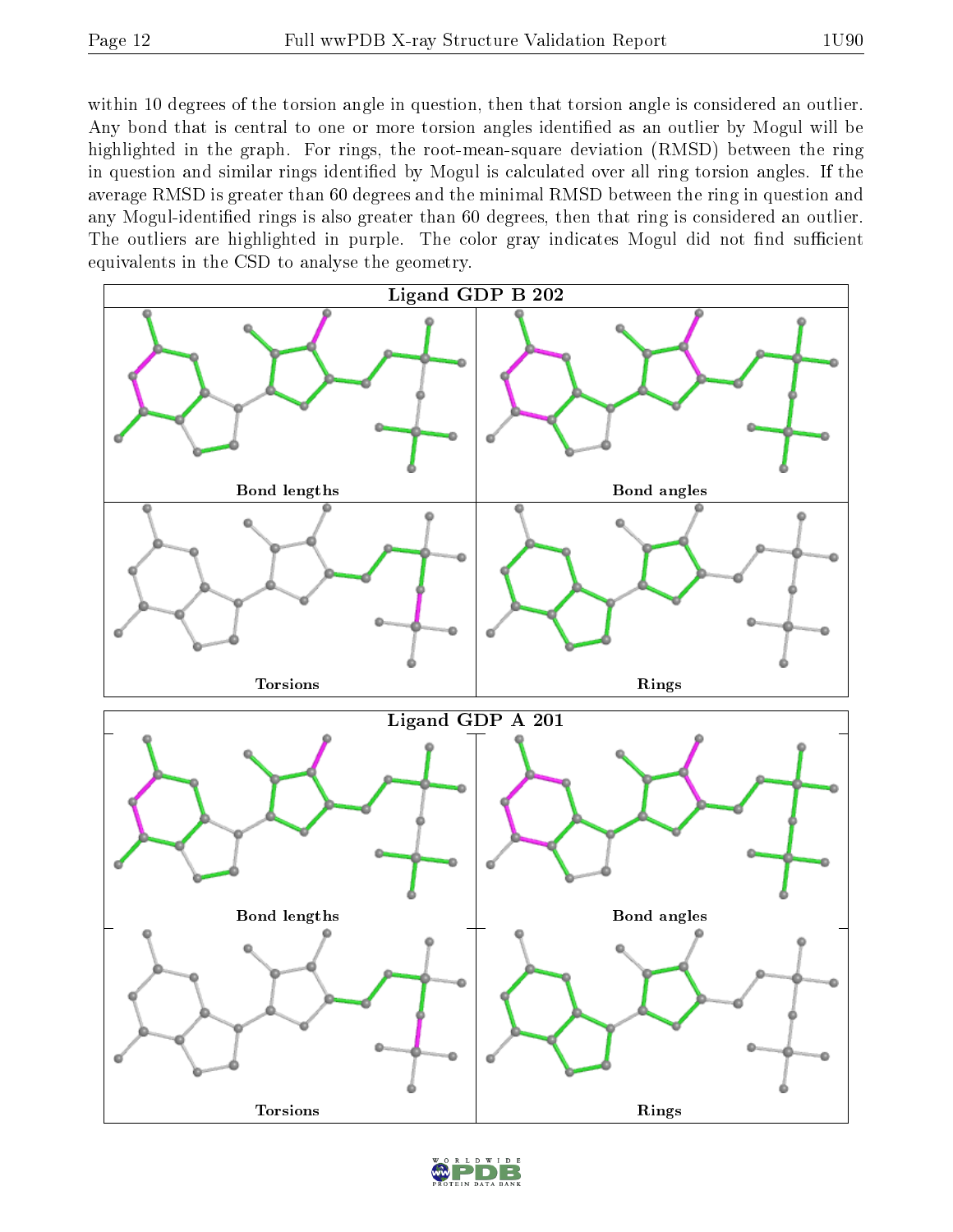# 5.7 [O](https://www.wwpdb.org/validation/2017/XrayValidationReportHelp#nonstandard_residues_and_ligands)ther polymers (i)

There are no such residues in this entry.

# 5.8 Polymer linkage issues (i)

There are no chain breaks in this entry.

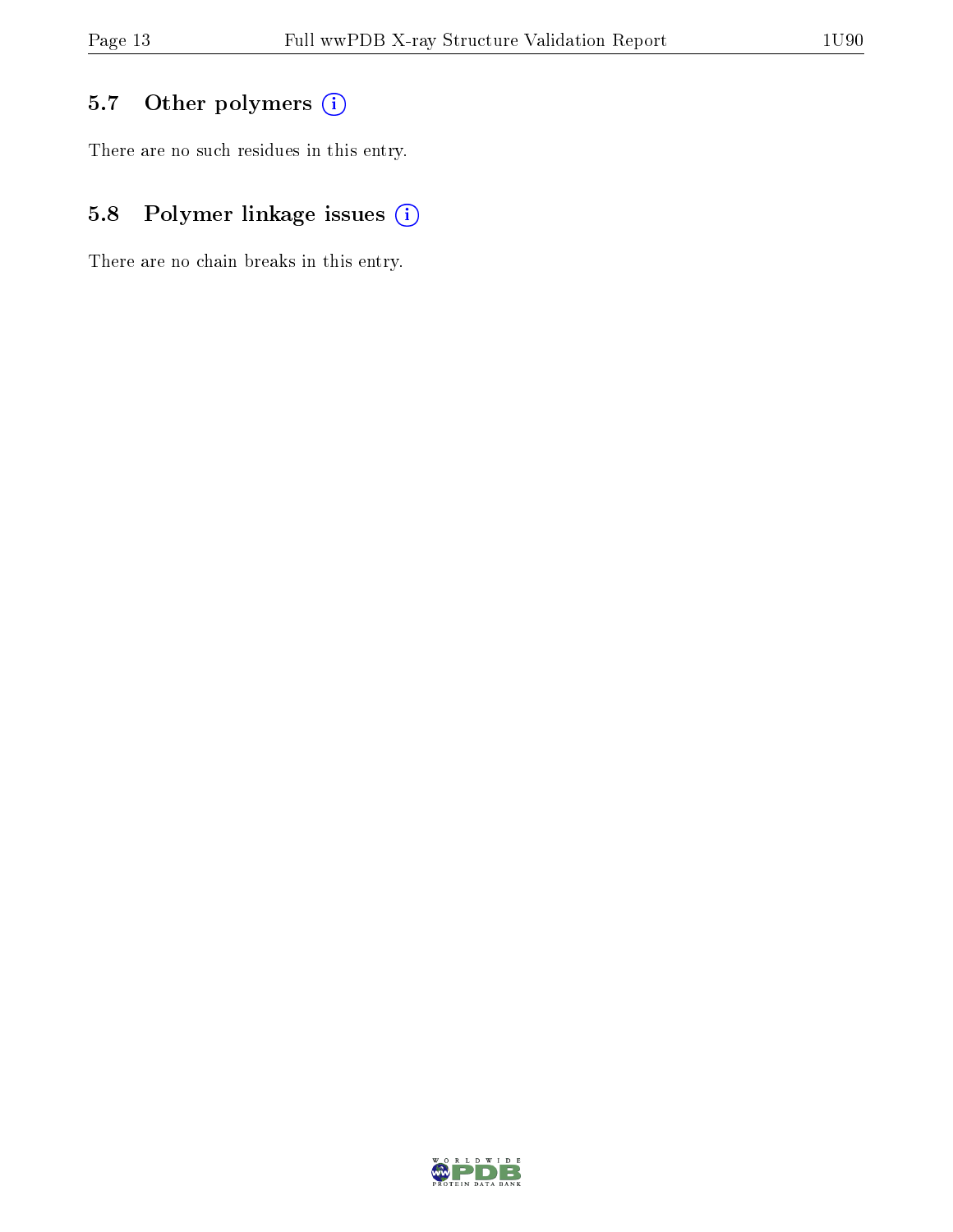# 6 Fit of model and data  $\left( \cdot \right)$

## 6.1 Protein, DNA and RNA chains (i)

In the following table, the column labelled  $#RSRZ>2'$  contains the number (and percentage) of RSRZ outliers, followed by percent RSRZ outliers for the chain as percentile scores relative to all X-ray entries and entries of similar resolution. The OWAB column contains the minimum, median,  $95<sup>th</sup>$  percentile and maximum values of the occupancy-weighted average B-factor per residue. The column labelled  $Q< 0.9$  lists the number of (and percentage) of residues with an average occupancy less than 0.9.

| Mol | Chain | Analysed          | ${ <\hspace{-1.5pt}{\mathrm{RSRZ}} \hspace{-1.5pt}>}$ | $\#\text{RSRZ}\text{>2}$           | $^{\circ}$ OWAB( $\rm \AA^2)$ | Q <sub>0.9</sub> |
|-----|-------|-------------------|-------------------------------------------------------|------------------------------------|-------------------------------|------------------|
|     |       | $168/168$ (100\%) | $-0.19$                                               | $3(1\%)$<br>166<br>68 <sup>1</sup> | 14, 25, 44, 58                |                  |
|     |       | $166/168$ (98\%)  | $-0.30$                                               | 78<br>$2(1\%)$ 79                  | 10, 21, 45, 65                |                  |
| All | All   | $334/336(99\%)$   | $-0.25$                                               | $5(1\%)$<br>73  <br>72             | 10, 23, 45, 65                |                  |

All (5) RSRZ outliers are listed below:

| Mol | Chain | Res | <b>Type</b> | <b>RSRZ</b> |
|-----|-------|-----|-------------|-------------|
|     |       | 178 | ARG         | 4.9         |
|     |       | 178 | $\rm{ARG}$  | 3.3         |
|     |       | 75  | <b>TYR</b>  | 2.8         |
|     |       | 11  | <b>SER</b>  | 2.7         |
|     |       | 59  | GLY         | 2.1         |

### 6.2 Non-standard residues in protein, DNA, RNA chains  $(i)$

There are no non-standard protein/DNA/RNA residues in this entry.

### 6.3 Carbohydrates (i)

There are no carbohydrates in this entry.

# 6.4 Ligands  $(i)$

In the following table, the Atoms column lists the number of modelled atoms in the group and the number defined in the chemical component dictionary. The B-factors column lists the minimum, median,  $95<sup>th</sup>$  percentile and maximum values of B factors of atoms in the group. The column labelled  $Q< 0.9$  lists the number of atoms with occupancy less than 0.9.

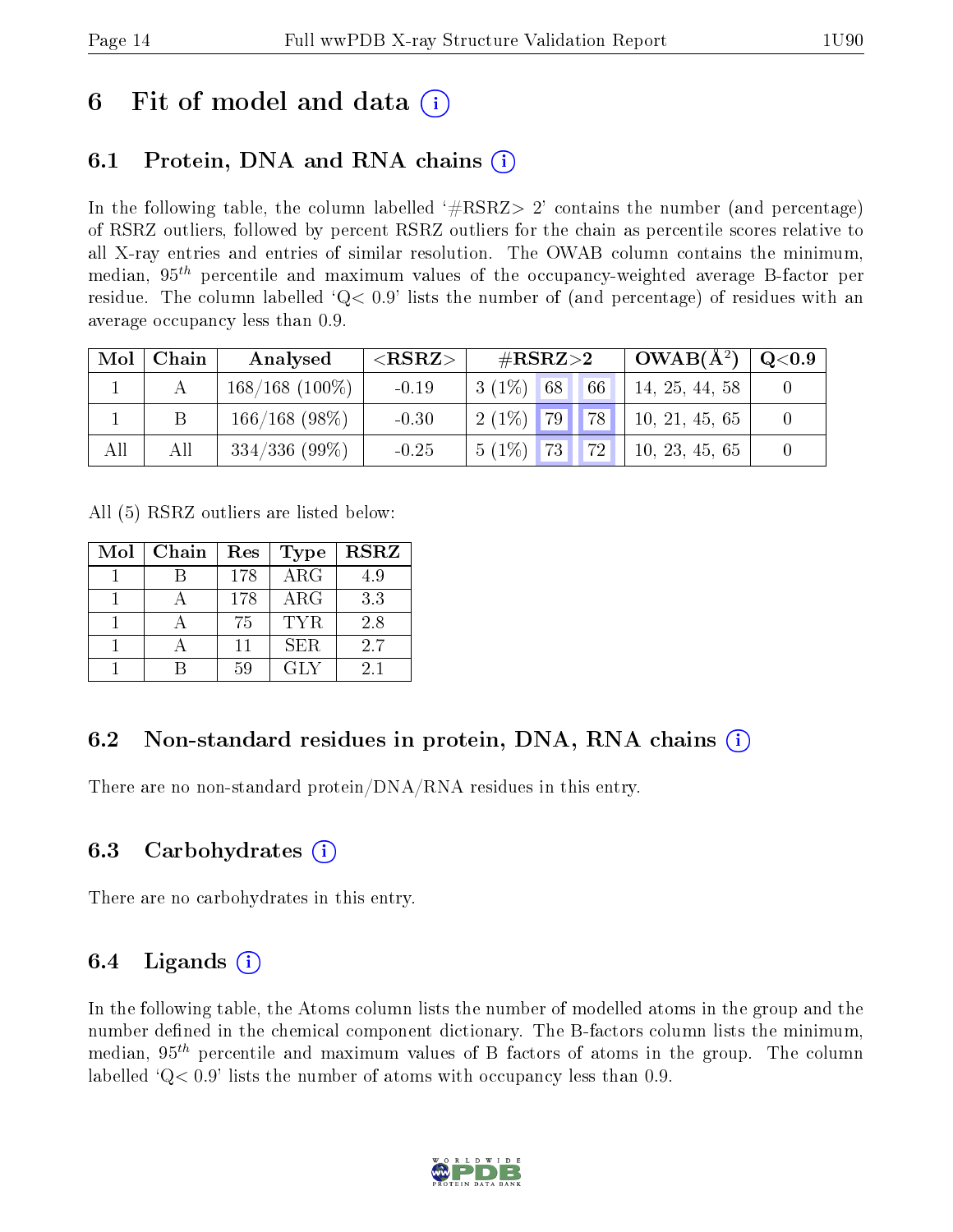| Mol | Type | Chain | Res | Atoms | $_{\rm RSCC}$ |      | $\parallel$ RSR $\parallel$ B-factors( $\rm \AA^2)$ | $\mathrm{O}{<}0.9$ |
|-----|------|-------|-----|-------|---------------|------|-----------------------------------------------------|--------------------|
|     | МG   |       | 301 |       | 0.97          | 0.06 | 19, 19, 19, 19                                      |                    |
|     | GDP  |       | 201 | 28/28 | 0.97          | 0.10 | 13, 22, 27, 29                                      |                    |
|     | GDP  |       | 202 | 28/28 | 0.98          | 0.07 | 11, 12, 15, 20                                      |                    |
|     | МG   |       | 302 |       | 0.99          | 0.07 | 14, 14, 14, 14                                      |                    |

The following is a graphical depiction of the model fit to experimental electron density of all instances of the Ligand of Interest. In addition, ligands with molecular weight  $> 250$  and outliers as shown on the geometry validation Tables will also be included. Each fit is shown from different orientation to approximate a three-dimensional view.